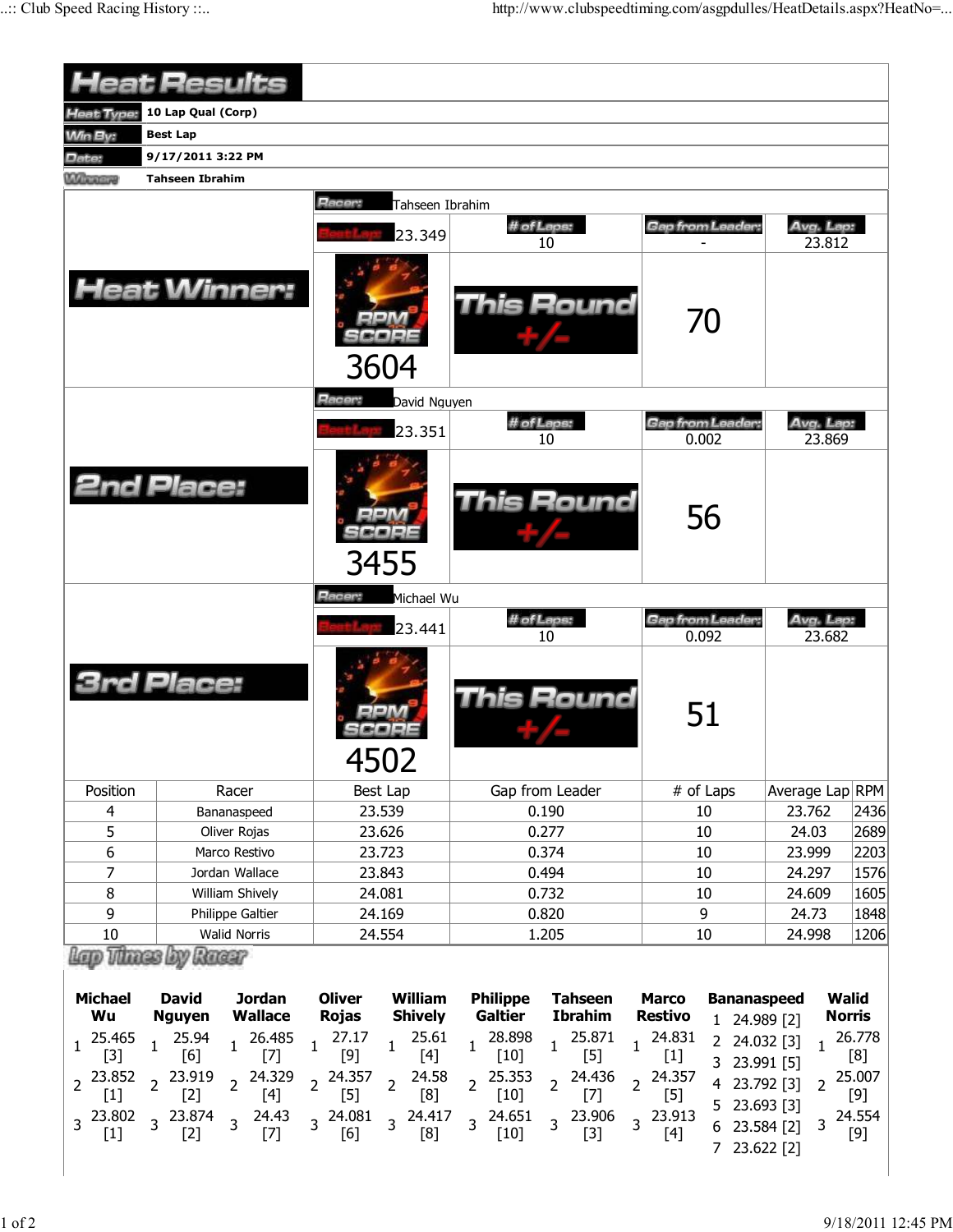|   | <b>Michael</b><br>Wu |              | <b>David</b><br><b>Nguyen</b> |                | <b>Jordan</b><br><b>Wallace</b> |                 | <b>Oliver</b><br><b>Rojas</b> |                | William<br><b>Shively</b> |              | <b>Philippe</b><br><b>Galtier</b> |                 | Tahseen<br>Ibrahim           |                | Marco<br><b>Restivo</b> |         |                                  |              | Walid<br>Norris              |
|---|----------------------|--------------|-------------------------------|----------------|---------------------------------|-----------------|-------------------------------|----------------|---------------------------|--------------|-----------------------------------|-----------------|------------------------------|----------------|-------------------------|---------|----------------------------------|--------------|------------------------------|
|   | 4 23.589<br>$[1]$    |              | 23.664<br>[2]                 | 4              | 24.432<br>$\lceil 8 \rceil$     | $\overline{4}$  | 23.981<br>[6]                 | 4              | 25.41<br>[9]              | 4            | 24.169                            | 4               | 24.255<br>[4]                |                | 24.012<br>[5]           |         |                                  |              | 25.225<br>[10]               |
|   | $5^{23.605}$<br>[1]  |              | 5 23.728<br>[2]               | $\overline{5}$ | 24.459<br>[8]                   | $\overline{5}$  | 23.809<br>[4]                 | 5              | 24.838<br>[9]             | 5            | 24.274                            | 5               | 23.881<br>[6]                | 5 <sup>1</sup> | 23.822<br>[5]           |         |                                  |              | 25.322<br>$[10]$             |
| 6 | 23.74<br>[3]         | 6            | 24.571<br>ſ51                 | 6              | 24.857<br>[9]                   | $6\overline{6}$ | 23.626<br>[4]                 | 6              | 24.089<br>$[7]$           | 6            | 24.489<br>[8]                     | 6               | 23.565<br>$\left[ 1 \right]$ | 6              | 24.142<br>[6]           | 8       | <b>Bananaspeed</b><br>23.795 [3] | h.           | 24.73<br>$[10]$              |
|   | 23.613<br>[3]        |              | 24.617<br>51)                 |                | 24.234<br>[9]                   | $\overline{z}$  | 23.632<br>[4]                 | $\overline{7}$ | 24.116                    |              | 25.621<br>[8]                     | $\overline{7}$  | 23.754<br>$\left[1\right]$   |                | 24.196<br>[6]           | 9<br>10 | 23.539<br>3<br>23.808 [4]        |              | 25.547<br>$[10]$             |
|   | 8 23.648<br>[4]      |              | $8^{23.477}$<br>[1]           | 8              | 24.032<br>[7]                   | $\overline{8}$  | 23.649<br>$[5]$               | 8              | 24.081<br>[8]             | 8            | 24.975<br>$[9]$                   | 8               | 23.569<br>[2]                | 8              | 23.987<br>[6]           |         |                                  |              | 24.614<br>[10]               |
|   | $9^{23.851}$<br>141  | $\mathsf{q}$ | 23.62<br>[2]                  | $\mathsf{q}$   | 23.843<br>171                   | $\mathsf{q}$    | 23.992<br>[5]                 | $\mathsf{q}$   | 24.44<br>[8]              | $\mathsf{q}$ | 24.304<br>[9]                     | 9               | 23.349<br> 1                 | $\overline{9}$ | 23.842<br>[6]           |         |                                  | $\mathsf{q}$ | 24.969<br>$[10]$             |
|   | 10 23.441<br>$[3]$   |              | $10^{23.351}$<br>[2]          | 10             | 24.056                          | 10              | 25.14<br>$[5]$                |                | $10^{25.511}$<br>[8]      | 10           |                                   | 10 <sup>°</sup> | 23.595<br>[1]                | 10             | 23.723<br>[6]           |         |                                  |              | 25.012<br>$\lceil 10 \rceil$ |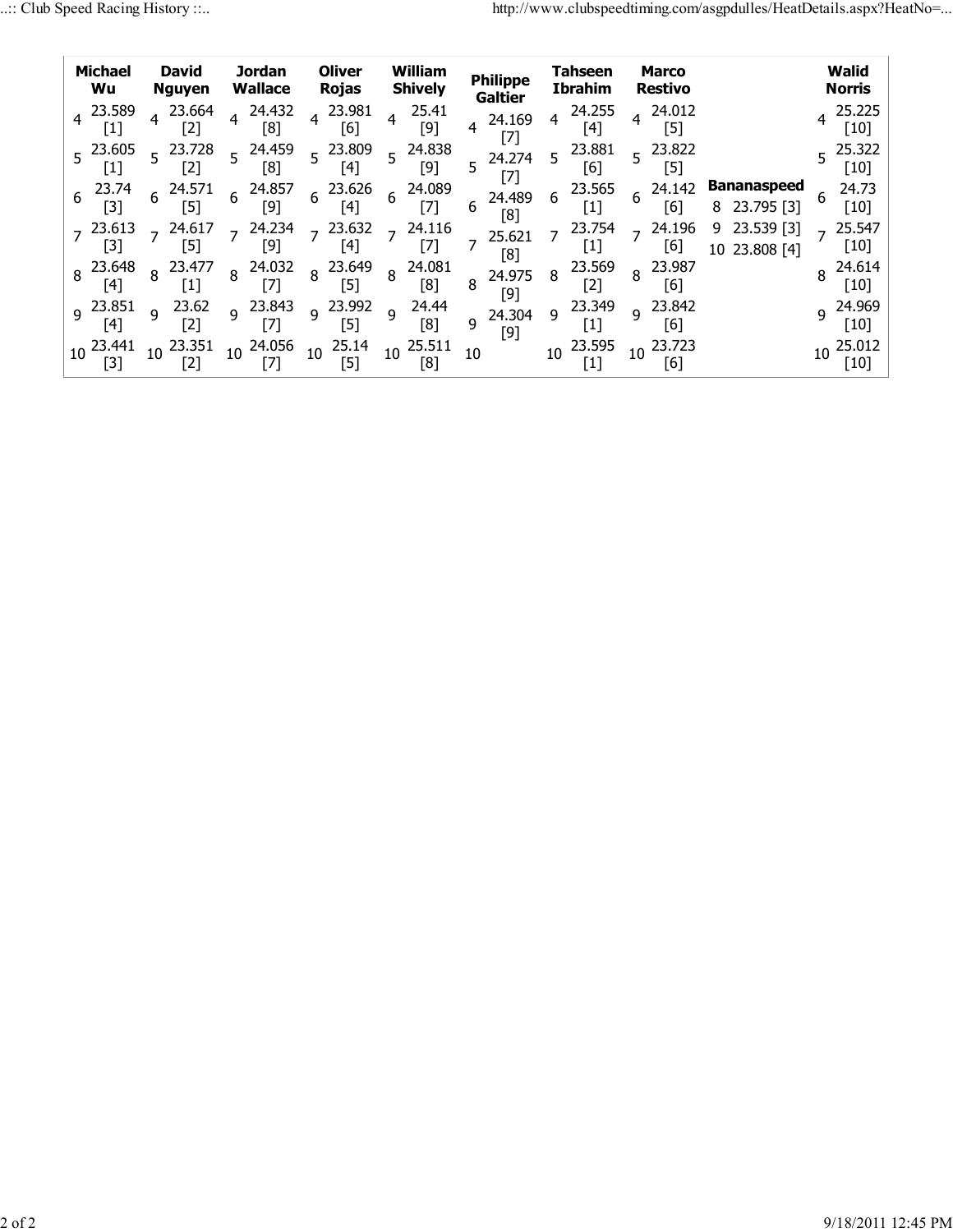|                                                    | <b>Heat Results</b>                                                                    |                                                                    |                                                                  |                                                                                                  |                                                                                                                |                                                     |
|----------------------------------------------------|----------------------------------------------------------------------------------------|--------------------------------------------------------------------|------------------------------------------------------------------|--------------------------------------------------------------------------------------------------|----------------------------------------------------------------------------------------------------------------|-----------------------------------------------------|
| <b>Heat Type:</b>                                  | 10 Lap Qual (Corp)                                                                     |                                                                    |                                                                  |                                                                                                  |                                                                                                                |                                                     |
| <b>Min By:</b>                                     | <b>Best Lap</b>                                                                        |                                                                    |                                                                  |                                                                                                  |                                                                                                                |                                                     |
| Date:                                              | 9/17/2011 3:32 PM                                                                      |                                                                    |                                                                  |                                                                                                  |                                                                                                                |                                                     |
| <b>Winners</b>                                     | <b>Steve Rice</b>                                                                      |                                                                    |                                                                  |                                                                                                  |                                                                                                                |                                                     |
|                                                    | <b>Heat Winner:</b>                                                                    |                                                                    | Racer:<br><b>Steve Rice</b><br>23.612                            | # of Laps:<br>10<br><b>This Round</b>                                                            | Gap from Leader                                                                                                | Avg. Lap:<br>23.956                                 |
|                                                    |                                                                                        |                                                                    | 3242<br>Racer:<br>Ben Schaeffer                                  |                                                                                                  | 65                                                                                                             |                                                     |
|                                                    |                                                                                        |                                                                    |                                                                  | # of Laps:                                                                                       | Gap from Leader                                                                                                | Avg. Lap:                                           |
|                                                    |                                                                                        |                                                                    | 23.819                                                           | 10                                                                                               | 0.207                                                                                                          | 24.195                                              |
|                                                    | <b>2nd Place:</b>                                                                      |                                                                    | 1918                                                             | This Round                                                                                       | 49                                                                                                             |                                                     |
|                                                    |                                                                                        |                                                                    | Racer:                                                           | Bartosz Nowako                                                                                   |                                                                                                                |                                                     |
|                                                    |                                                                                        |                                                                    | 23.844                                                           | # of Laps:                                                                                       | Gap from Leader                                                                                                | Avg. Lap:                                           |
|                                                    | Place:                                                                                 |                                                                    | $\blacksquare$<br>scaee<br>1476                                  | 10<br>his Round                                                                                  | 0.232<br>42                                                                                                    | 24.155                                              |
| Position                                           | Racer                                                                                  |                                                                    | Best Lap                                                         | Gap from Leader                                                                                  | # of Laps                                                                                                      | Average RPM<br>Lap                                  |
| 4                                                  | Keith Shugarts                                                                         |                                                                    | 23.98                                                            | 0.368                                                                                            | 10                                                                                                             | 24.603 1705                                         |
| 5                                                  | Alexander Cumm                                                                         |                                                                    | 24.137                                                           | 0.525                                                                                            | 10                                                                                                             | 24.514 1733                                         |
| 6                                                  | Robert Orr                                                                             |                                                                    | 24.533                                                           | 0.921                                                                                            | 10                                                                                                             | 25.051 1403                                         |
| 7                                                  | John Labay                                                                             |                                                                    | 24.6                                                             | 0.988                                                                                            | 10                                                                                                             | 25.809 1360                                         |
| $\, 8$                                             | Mark Guthrie                                                                           |                                                                    | 24.638                                                           | 1.026                                                                                            | 9                                                                                                              | 26.208 1207                                         |
| 9                                                  | Michael Woodwo                                                                         |                                                                    | 25.028                                                           | 1.416                                                                                            | 10                                                                                                             | 27.397   1230                                       |
| <b>Steve</b><br><b>Rice</b><br>26.18<br>1<br>$[4]$ | ii Thines by Racer<br><b>Ben</b><br><b>Schaeffer</b><br>25.51<br>$\mathbf{1}$<br>$[1]$ | <b>Keith</b><br><b>Shugarts</b><br>26.718<br>$\mathbf{1}$<br>$[7]$ | <b>Alexander</b><br>Cumm<br>25.629<br>$\mathbf{1}$<br>1<br>$[3]$ | <b>Robert</b><br><b>Bartosz</b><br>Nowako<br>Orr<br>25.579<br>27.778<br>1<br>1<br>$[2]$<br>$[9]$ | <b>Michael</b><br><b>John</b><br>Woodwo<br>Labay<br>26.808<br>26.24 [5]<br>$\mathbf{1}$<br>[8]<br>2 26.202 [7] | <b>Mark</b><br><b>Guthrie</b><br>26.697<br>1<br>[6] |
|                                                    |                                                                                        |                                                                    | 25.49 [6]<br>2                                                   | 2 24.64 [3]                                                                                      | 3 25.265 [7]                                                                                                   |                                                     |